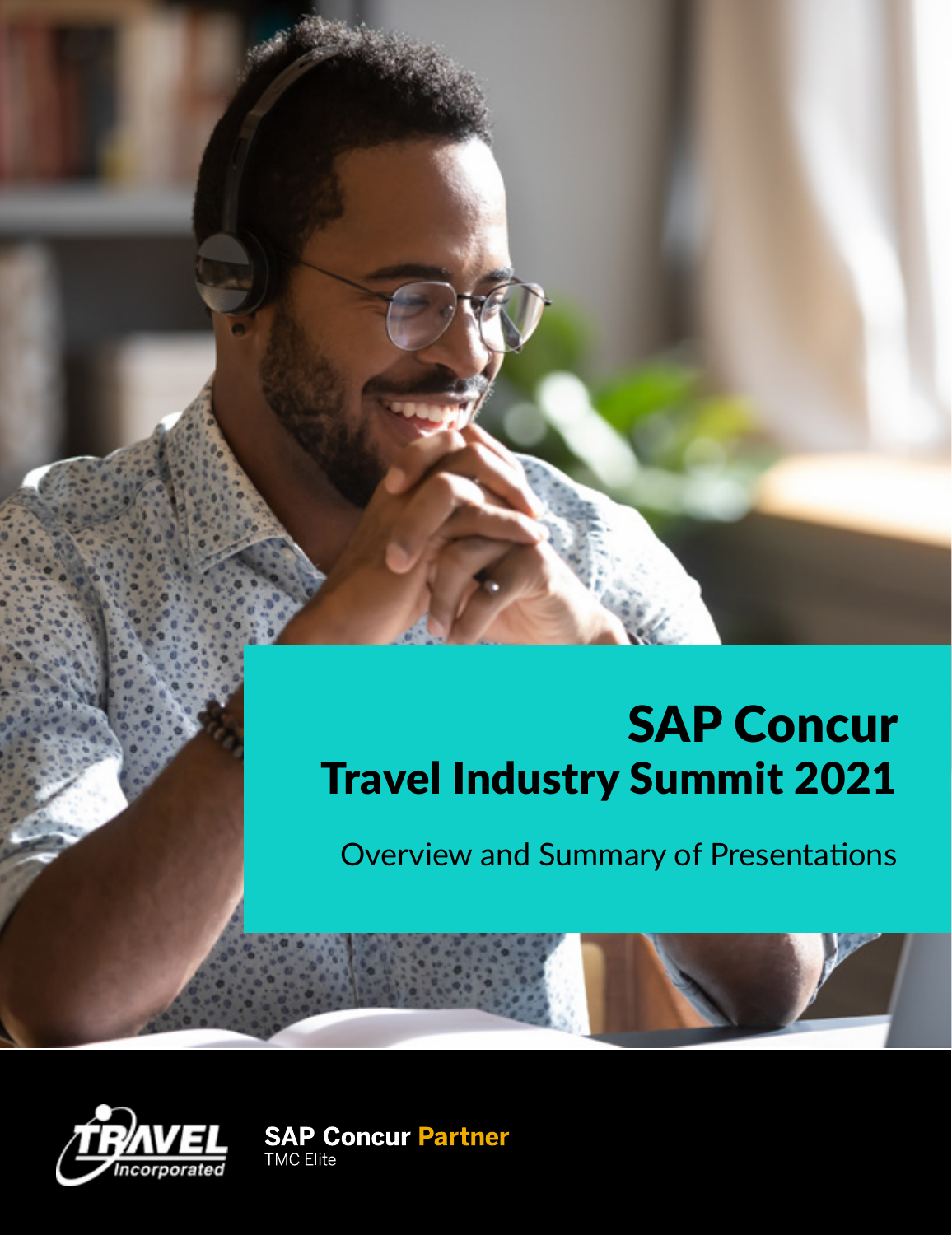#### The Future of Corporate Travel

Travel Incorporated is once again pleased to have partnered with SAP Concur to sponsor and participate as a panelist during their 2021 Concur Travel Summit held June 17. We understand you may not have been able to attend every session, so TI has taken this opportunity to support your education and information gathering by summarizing the key components of this event.

This document is broken down into 5 sections to provide an overview of all topics discussed. Click on any of the page numbers to jump to that section.

# **TABLE OF CONTENTS**

| The New Role of the Travel                                         |
|--------------------------------------------------------------------|
| <b>New Expectations of Your Travel</b>                             |
| <b>Roundtable: Navigating Travel</b>                               |
| <b>Employees Driving the Return to</b><br>Global Business Travel08 |
| The Importance of Duty of Care in                                  |

today's Environment...........................[.10](#page-9-0)





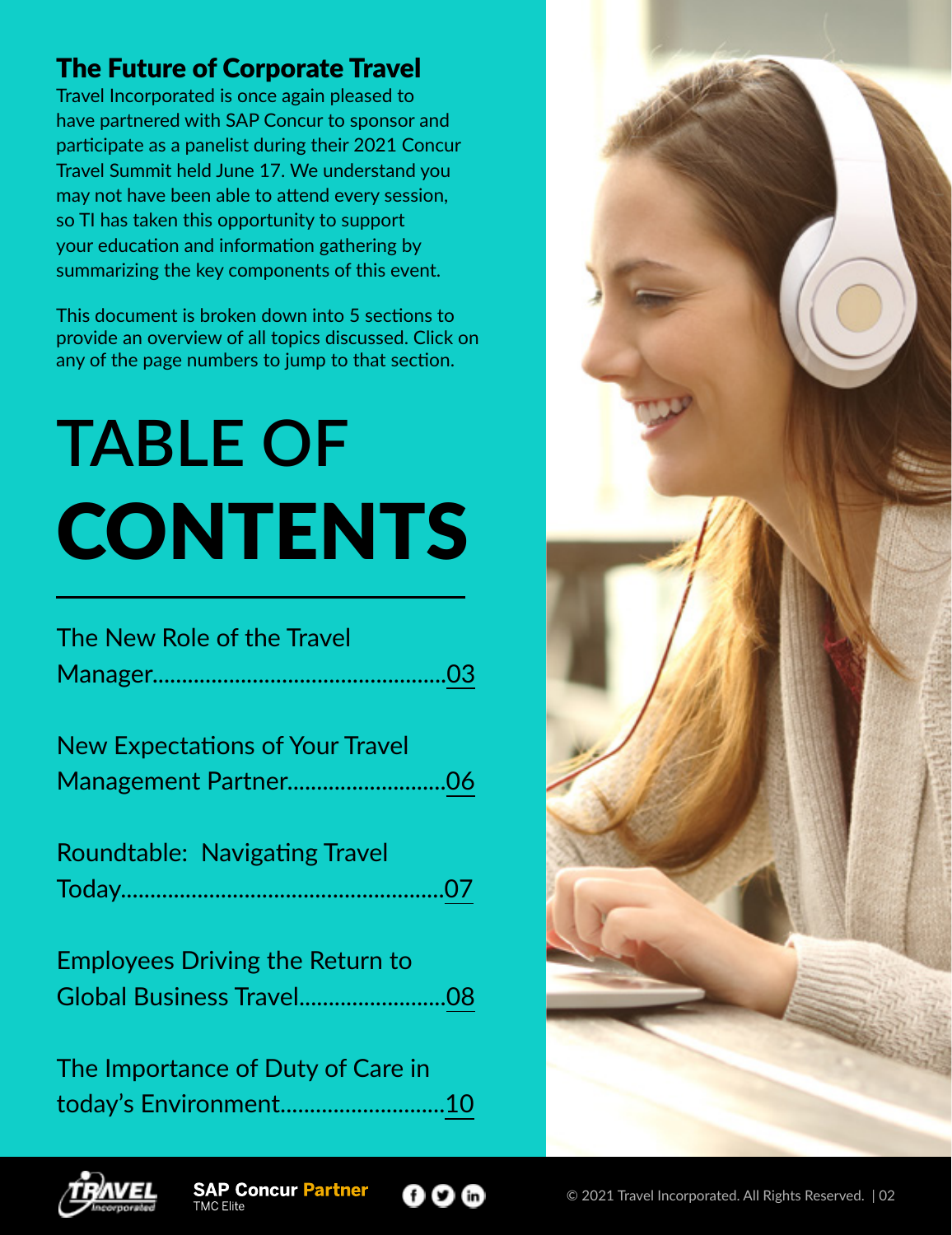# <span id="page-2-0"></span>The New Role of the Travel Manager

The role of the Travel Manager historically has been to manage a fiscally responsible budget, while ensuring appropriate policies are in place to guide responsible and safe travel. Clearly, the day to day activities required to accomplish this somewhat high level overview is immense and that will not change, however, it is the structure and approach to these objectives that is evolving in the new role of the Travel Manager.

# Moving from Tactical to Strategic Approach

The C-suite is expecting the Travel Manager to be the thought-leader for travel, and is bringing the recommendations based upon fact and data to the forefront. The Travel Manager needs to understand the impact on in-person travel vs when it may be appropriate to video conference, aligning with the divisions within the company where travel is most prevalent or historically the highest.

### Shorter Analysis Periods

The C-suite is reviewing their business models quarterly, and it makes sense that the travel department should be reporting on the shifts to travel and recommendations on a similar timeframe. Travel Managers are expected to understand the value of data, beyond average fare and hotel rates, to proactively encourage shifts based upon Duty of Care opportunities, the wellbeing of your travelers, and the analytics to support these recommendations.



**SAP Concur Partner** 



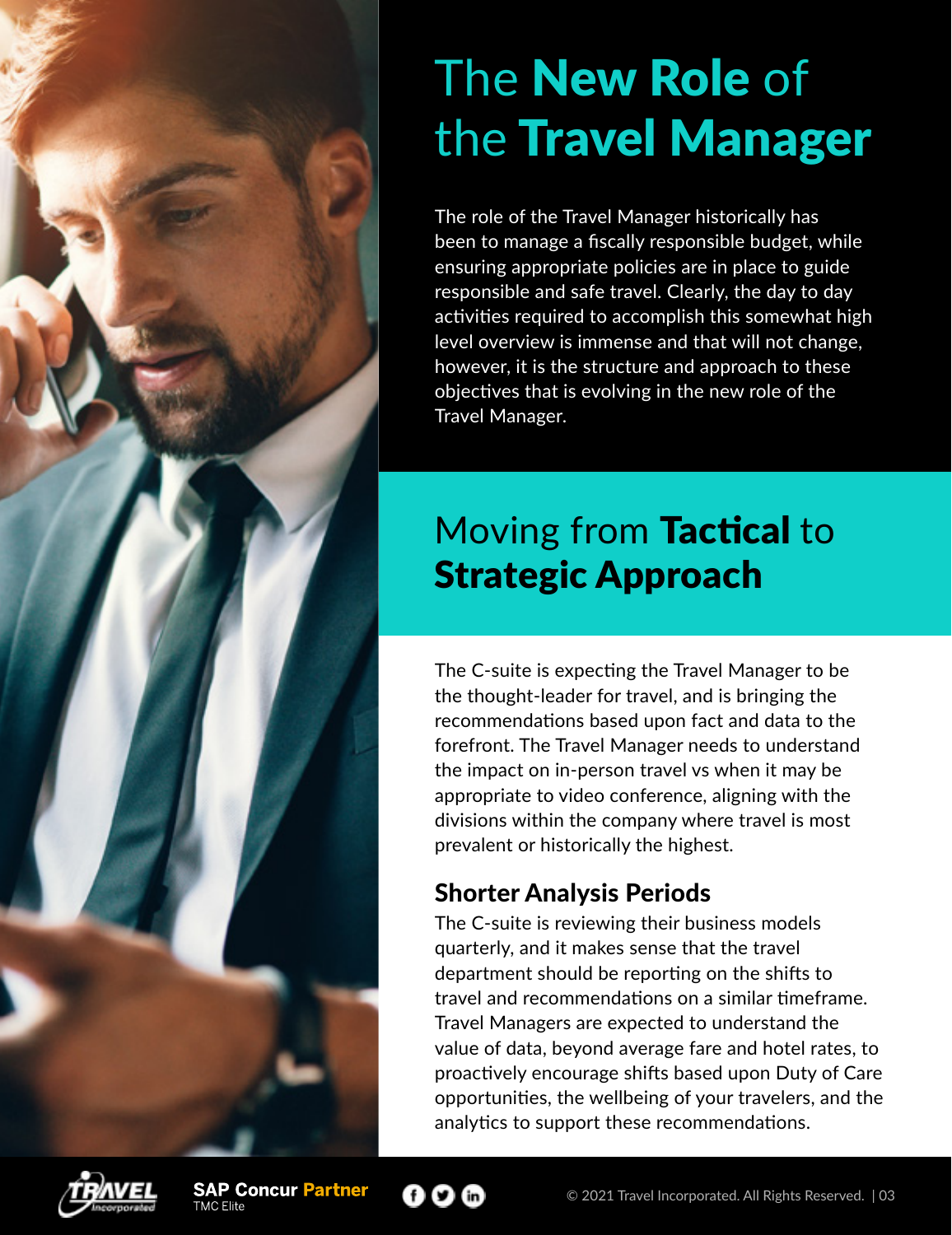# THE NEW ROLE OF THE TRAVEL MANAGER

## Moving from Tactical to Strategic Approach

Having a seat at the C level table is imperative to establish the confidence in your management of the program and importance of your division to the company's culture and commercial framework.

#### Health and Wellbeing

Although the safety of your travelers has always been fundamental to a travel program, aligning with Human Resources will be a more common occurrence...beyond Covid-19 concerns. New challenges are arising based upon an expanded work from home structure, impacting communication and employee engagement. Now more than ever, companies need to uncover new ways for discovering, understanding and incorporating the traveler sentiments into your travel and expense program.

Diversity and inclusivity within all companies has brought about a fresh awareness of the needs of all business travelers. Statistics were shared from a GBTA (Global Business Travel Association) survey that 83% of women travelers have experienced a safety issue while traveling on business. Identify opportunities to better inform all of your travelers on safety parameters, including links on your travel portals and consider company-wide mini seminars to listen to your travelers, and respond with the direction and guidance they deserve. As with all initiatives, apply a measuring system to this component of your program, track your success and monitor your traveler's satisfaction.





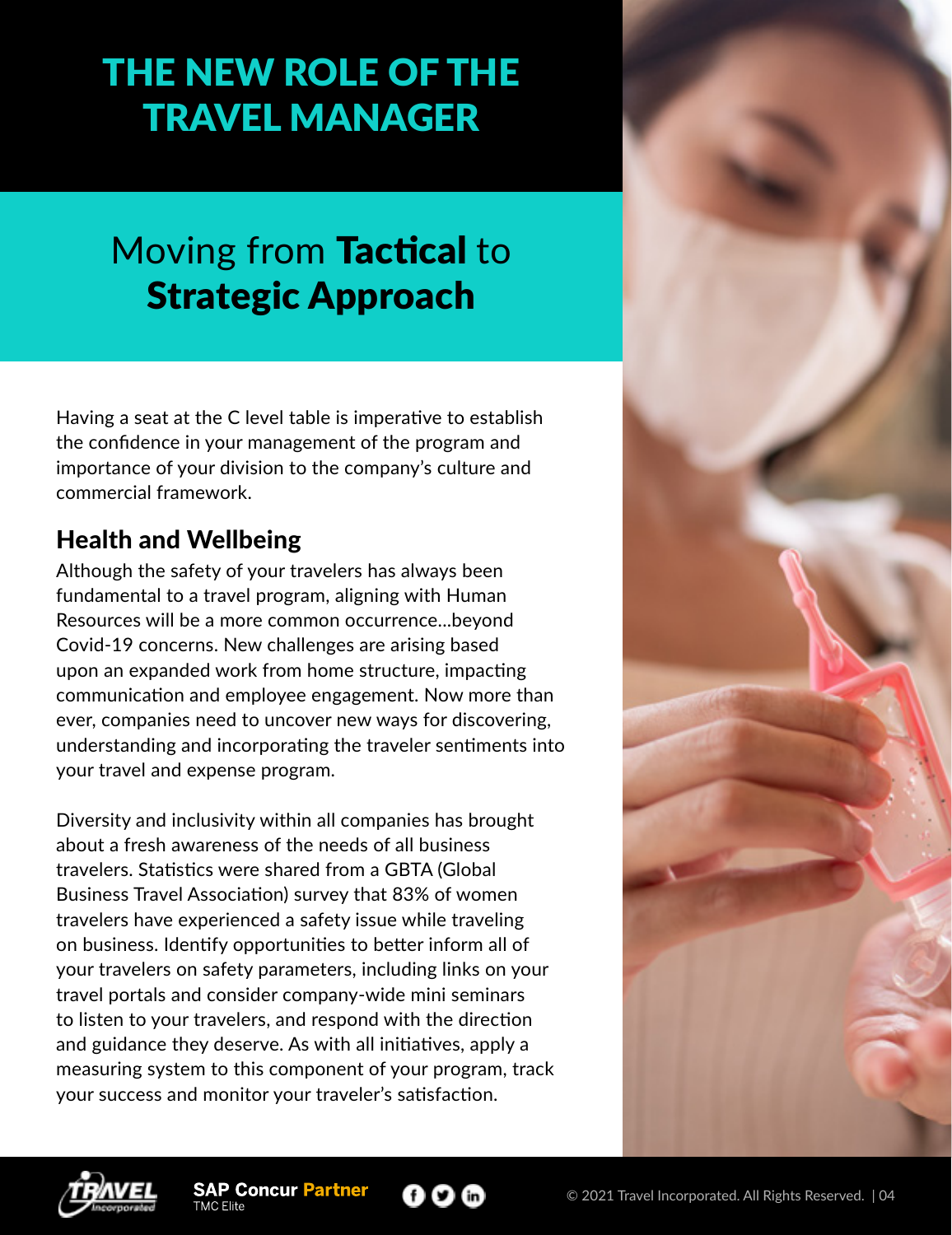# THE NEW ROLE OF THE TRAVEL MANAGER

### Purposeful Travel

Aligning with What's New with Your Company



The new approach to travel management is not only about ensuring the travel itinerary is the most compliant and cost effective, it now becomes about understanding if the purpose of the trip is warranted based upon the new goals of the company.

#### Re-Evaluate the "Why" of Travel

By taking a strategic approach to the purpose of travel, you are demonstrating an unbiased position within the company, based upon the best interest of the company. Are travel dollars being spent appropriately? What is changing within the industry to accommodate for a balance of in person and virtual meetings. Use the data to tell the story, while engaging with the divisions within your company that historically had the highest travel spend.



### Internal Divisional Alignment

The voice of your colleagues is paramount to your success. The value each division puts on in-person meetings varies significantly based upon the divisional goals and objectives. The sales team may push that the majority of all client meetings should be in person to build rapport, while training teams may consolidate sessions to be more cost effective. Make sure you are having objective discussions with each division, requesting they bring creative ideas to the conversations for consideration.

### Gain Insight from Travelers

Anticipating the road warriors are anxious to get on the road, it is important to temper the enthusiasm, yet understand what is driving their readiness. Survey your travelers to gain insight into their perspective on travel, both before they start to travel, as well as periodic checkpoints immediately after a trip has completed. Your travel management company can assist you with this, removing the resource requirements on your end and effectively gauging the areas that you may need to reconsider. You will undoubtedly need to be open and more flexible in the short term. This approach will reinforce your assurance of their satisfaction and demonstrate you are listening and responding to their needs.



60 G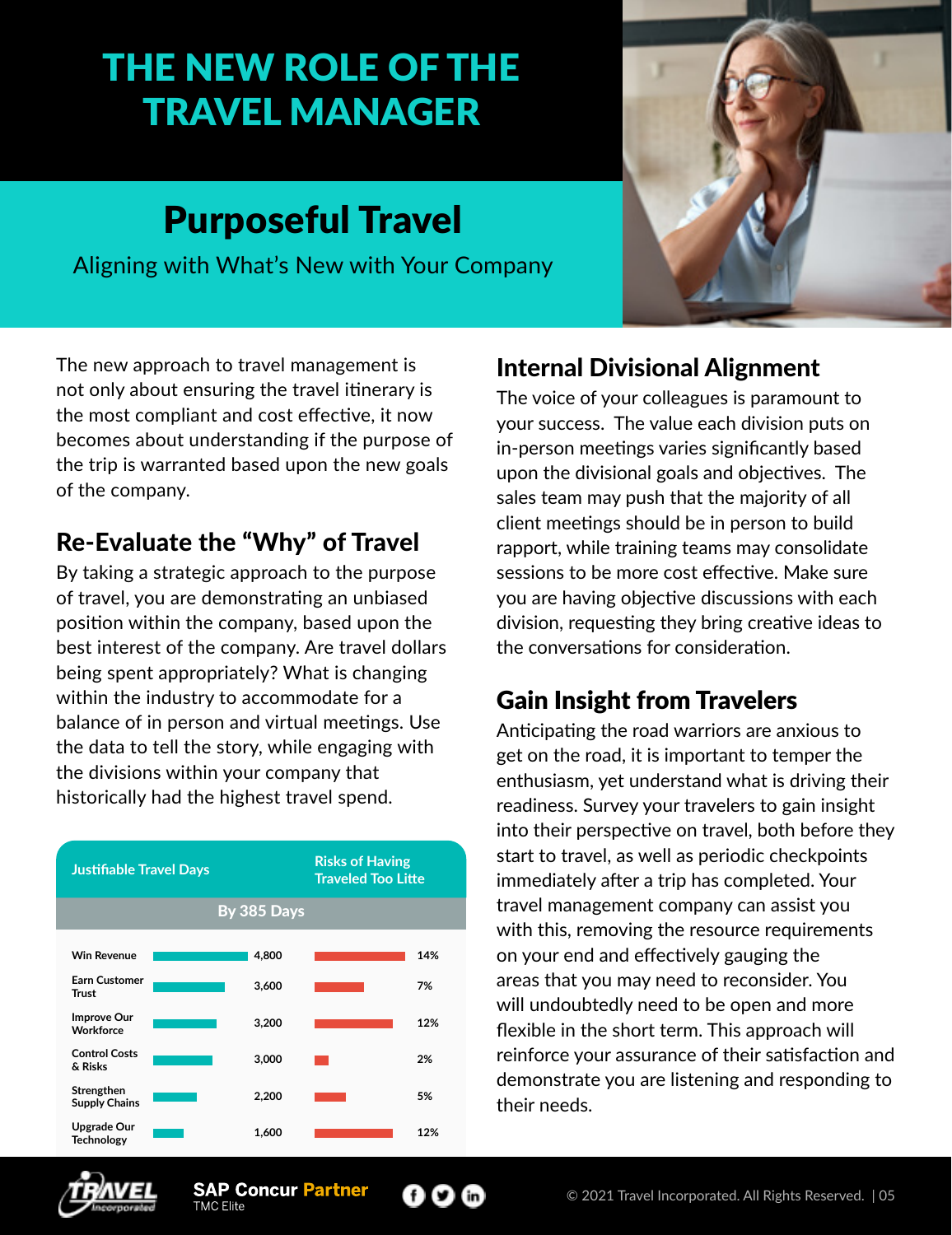# <span id="page-5-0"></span>NEW EXPECTATIONS OF YOUR TRAVEL MANAGEMENT PARTNER

Hopefully, you have approached your relationship with your Travel Management partner as a trusted advisor. After all, their specialty is as thought-leaders within the industry and should be proactively engaging with you and providing you with industry information and trends. However, going forward, this relationship also needs to evolve, and you should be noticing how they are also reshaping their approach to your partnership.

#### How the TMC Will Help You Reshape Your Program

Utilize not only the knowledge of your TMC, but make sure you have set out time to review the technology available that you may not have utilized in the past, as well as new tools and services that will assist you in accomplishing your renewed objectives. Most importantly, allow your TMC to be your strategic partner, encourage them to help you navigate your return to travel so you can be freed up to focus on staying connected with a C-Suite and your travelers.

#### Communicate and Reprioritize

Be clear when communicating with your TMC about your needs and where you stand on items such as sustainability and other potentially new aspects to your company's goals that are taking a higher prioritization. Are your travelers requiring a higher level of service due to a personalized approach and support, and is the TMC providing that attentiveness whether with you as the stakeholder, your traveler coordinators or the travelers themselves? Be clear with all partners, but specifically with your TMC of the changes underway within your company and your renewed expectations. Agree on what shifts may be required to jointly manage your program to ensure you are working together to deliver the most efficient and effective program.





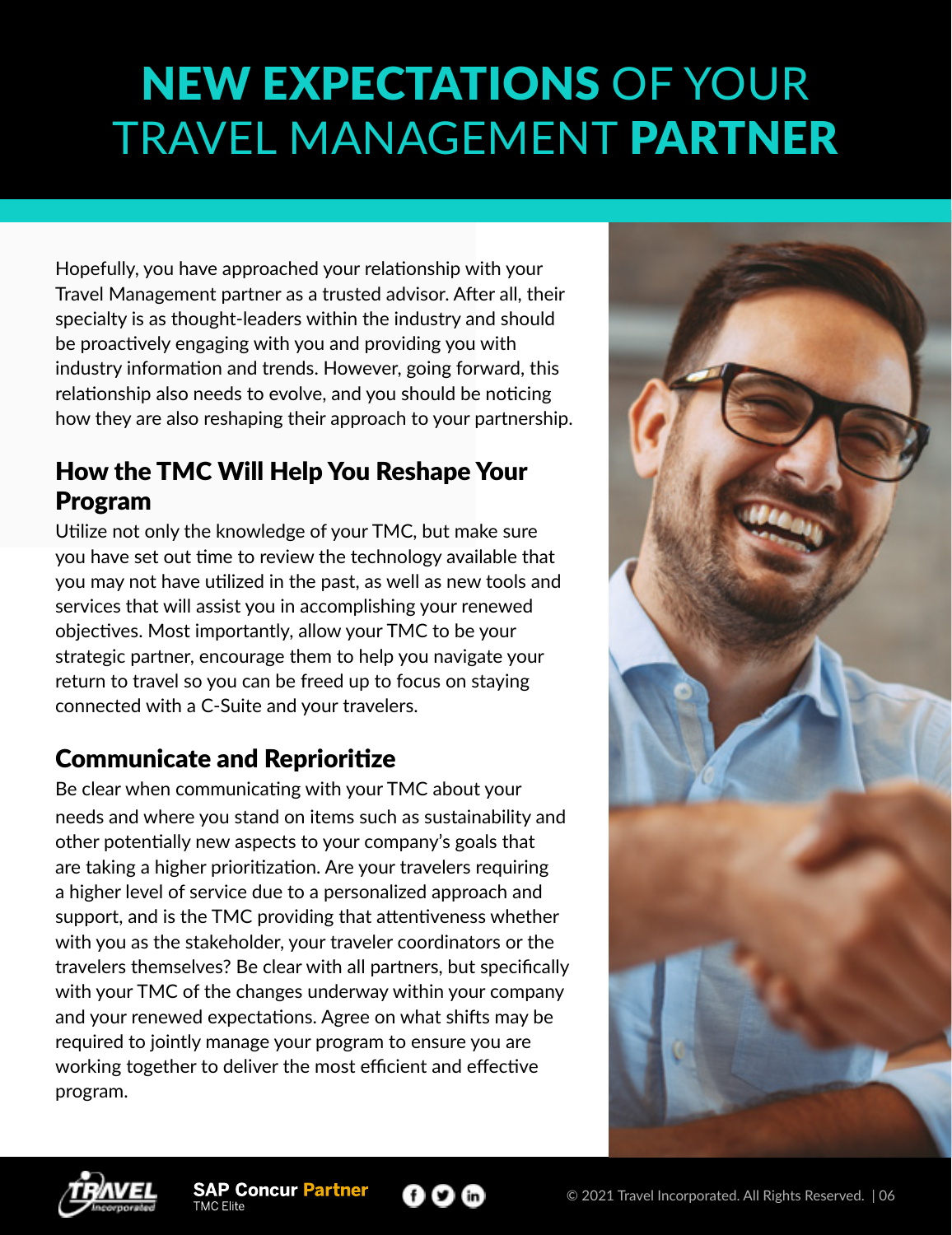# NEW EXPECTATIONS OF YOUR TRAVEL MANAGEMENT PARTNER

<span id="page-6-0"></span>

As so much about your travel program has changed, so has the industry and your approach to management. We would never insinuate that managing a travel program was systematic – it has been, and continues to be, intuitive based upon adjustments made by suppliers, utilization of data analytics, and traveler buying behavioral shifts. Each component, along with the above-mentioned shifts in company goals and objectives, impact the recommendations you make and how you go about coming to the conclusions for those recommendations.

Historic data based upon spend has always been the basis for measurements, negotiations and budgeting of your travel program. However, with everything based upon 2019 spend, what do you do now?



As you start to reevaluate your program, utilize tools to help you predict outcomes. You can certainly utilize historic data as a starting point, but anticipate and account for the shifts based upon current state of the industry that will impact how you estimate upcoming budget requirements based upon new faring averages, number of tickets and classes of service.



You will have new policies in place resulting in high compliance, although may have a different percentage of on and offline booking support and related fee structures.



The easiest way forward may be by requesting assistance from your TMC. Depending on the scope of your requests, you will need to place a value of the benefit you expect to achieve and agree to a reasonable fee for the services to support your initiative.



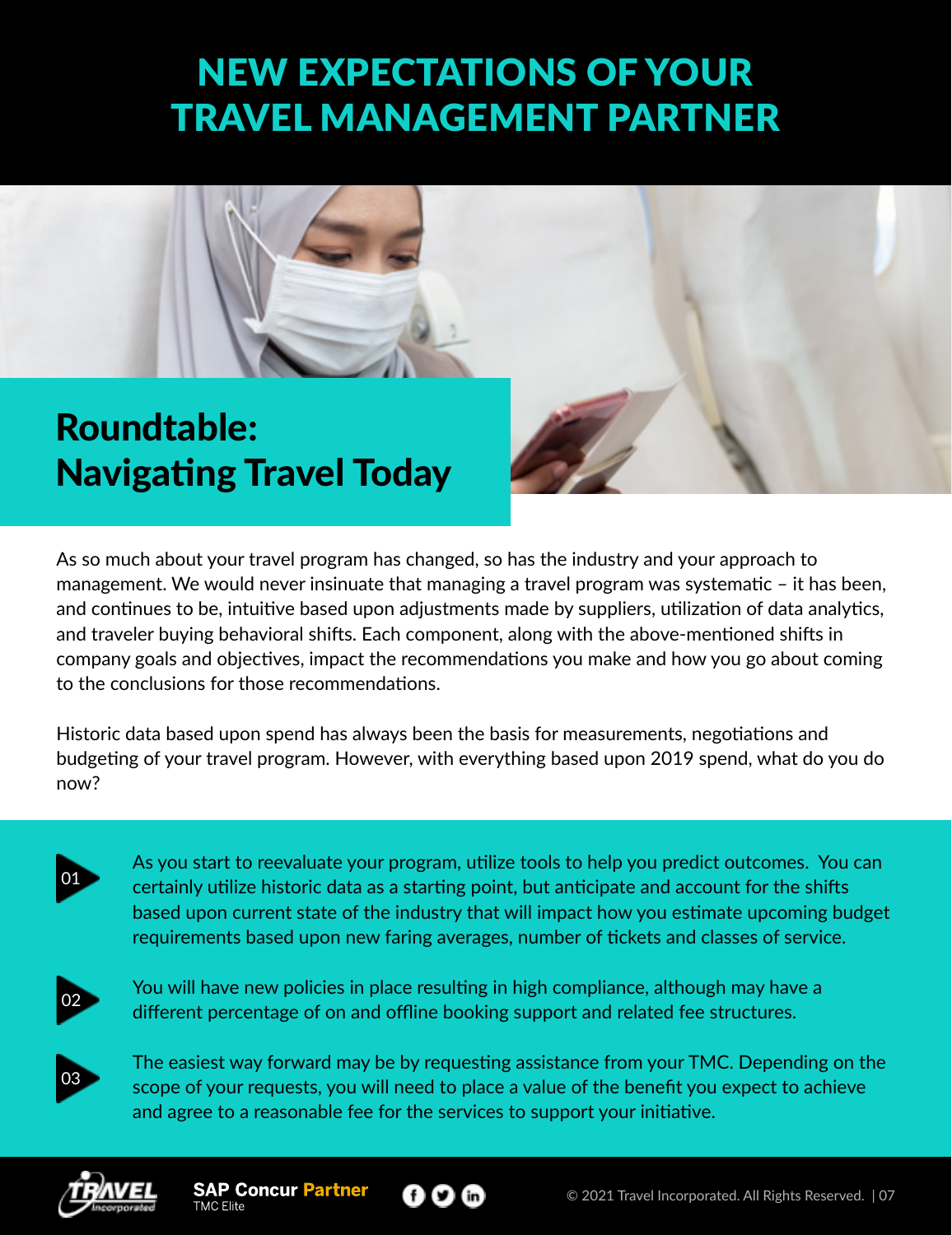# <span id="page-7-0"></span> EMPLOYEES DRIVING THE RETURN TO GLOBAL BUSINESS TRAVEL



Traveler input is vital to a successful travel management program, and should be taken into consideration when reevaluating your policy, as long as the companywide objectives remain paramount. Setting up the mechanisms for both input, as well as follow up on a personal as well as broad perspective is important to acknowledge you have listened to the input, and have incorporated key points into the new program.

### New Hires

As many companies are commencing a restart to the hiring process, discuss the opportunity with your HR professional of asking the new hire how they feel about travel and what pain points they have from a previous employer. Gain feedback on your policy – many candidates actually request to see the travel policy prior to accepting a position.

## Mechanisms for Feedback

Whether surveys are distributed through your TMC or in house, make it easy for your travelers to respond to surveys by incorporating mobile or web-based questionnaires. As with all surveys keep them short – never more than 5 questions.

### Ongoing: Never 'One and Done'

To keep a solid finger on the pulse of your traveler's needs, set the expectation early that you care about their opinion, it matters and is the basis for changes in future travel policy decisions. Approaching your travel surveys as a 'durable' component to your company culture will contribute to a positive and consistent response to your questions.

Feedback and traveler sentiment will also shed light on the quality and service of your supplier partners and overall journey of the trip. Whether they comment on the quality of TSA, benefits of Global Entry, ease of check in at the airport and hotel, as well as current levels of availability and responsiveness for ground transportation, their input will help guide you not only on the rate negotiations, but ancillaries and other commitments to incorporate into your contracting and negotiation processes.



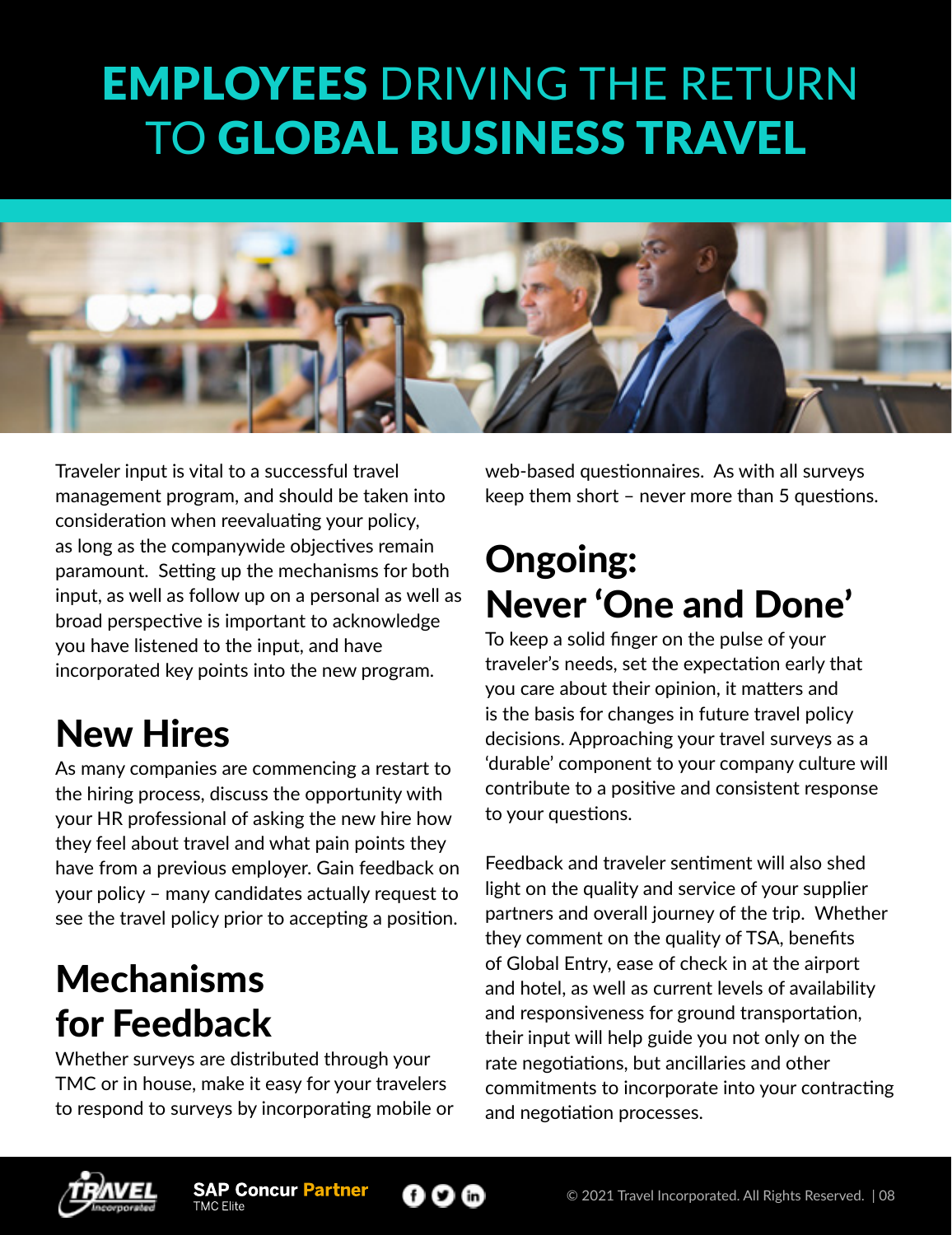# EMPLOYEES DRIVING THE RETURN TO GLOBAL BUSINESS TRAVEL

Although you are not able to accommodate every request of your travelers, it is important to gauge their enthusiasm, and pain points. The following is the response to a recent survey opening up the discussion beyond policy.

# KEY FINDINGS



96% are willing to travel in the next 12 months.



80% worry that the inability to travel will hurt them personally and professionally



52% expect freedom to book direct flights.



69% want to loosen travel policy restrictions or return to pre-COVID-19 policy



68% clearly state that they want to return to business travel on their own terms.



31% would ask to limit their travel if their company does not amend its travel policies.



72% rank flexibility as the top driver for business travel.



42% hold themselves responsible for their health and safety on a trip.



If travel doesn't increase, 33% worry they can't advance their careers, and

18% worry they will lose their job.